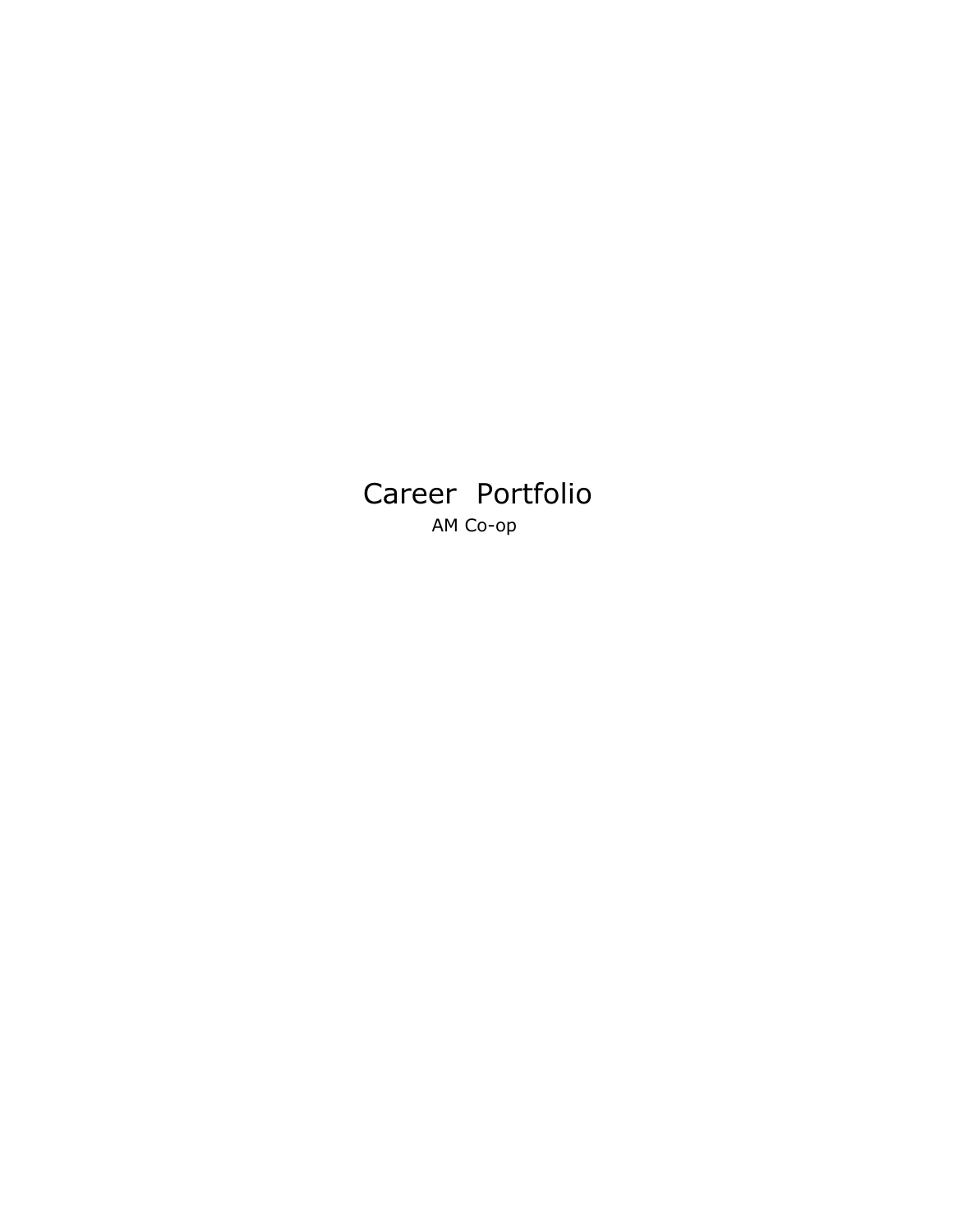## Crop Production Manager

#### Description

In this type of career you are expected to manage the procurement of raw materials, as well as the company's contract production. You are expected to maintain a healthy and positive relationship with the growers you deal with on a regular basis. You are to provide employers with up to date and accurate agronomic information. You will report regularily to the Vice Principal of Operations

#### Education Required

A University Diploma is preferred but a College Degree in Agriculture is acceptable.

## Schools In Ontario

- University Of Guelph
- Ridgetown College
- Kemptville College
- Alfred College
- Olds College

#### Experience In That Feild of Work

Approximately 3-5 years of experience is required.

#### Salary

Most places base what you're salary is depending on what you expect to be paid, as long as it is a reasonable offer.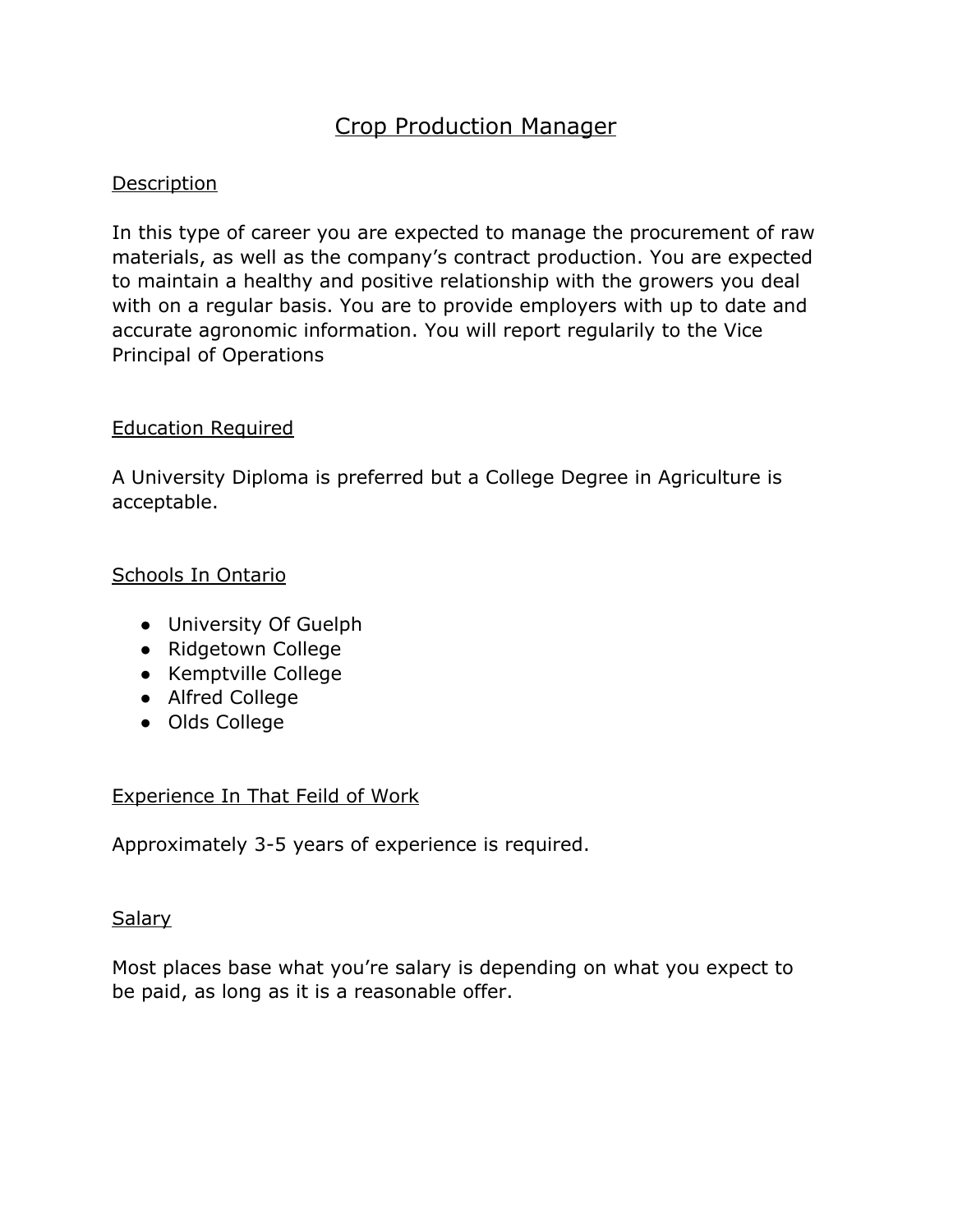# Livestock Farm Manager

#### Description

Farmers and farm managers manage the operations and functions of a farm. They are responsible for growing crops; raising and breeding livestock, poultry and other animals; and marketing farm products

#### Education Required

College Degree in Agriculture

## Schools In Ontario

- University of Guelph; Ridgetown Campus
- University of Guelph; Kemptville Campus
- University of Guelph; Alfred Campus

#### Experience In That Field of Work

Experience at home farms or in a farm of some sort is very helpful. This type of work is something that you learn as you go, so the more experience you have in this field the better you are.

#### Salary

The starting salaries in this field of work are very low at \$18,000 but work their way up depending on which specific area you are working in, whether that's dairy, poultry, swine, or beef.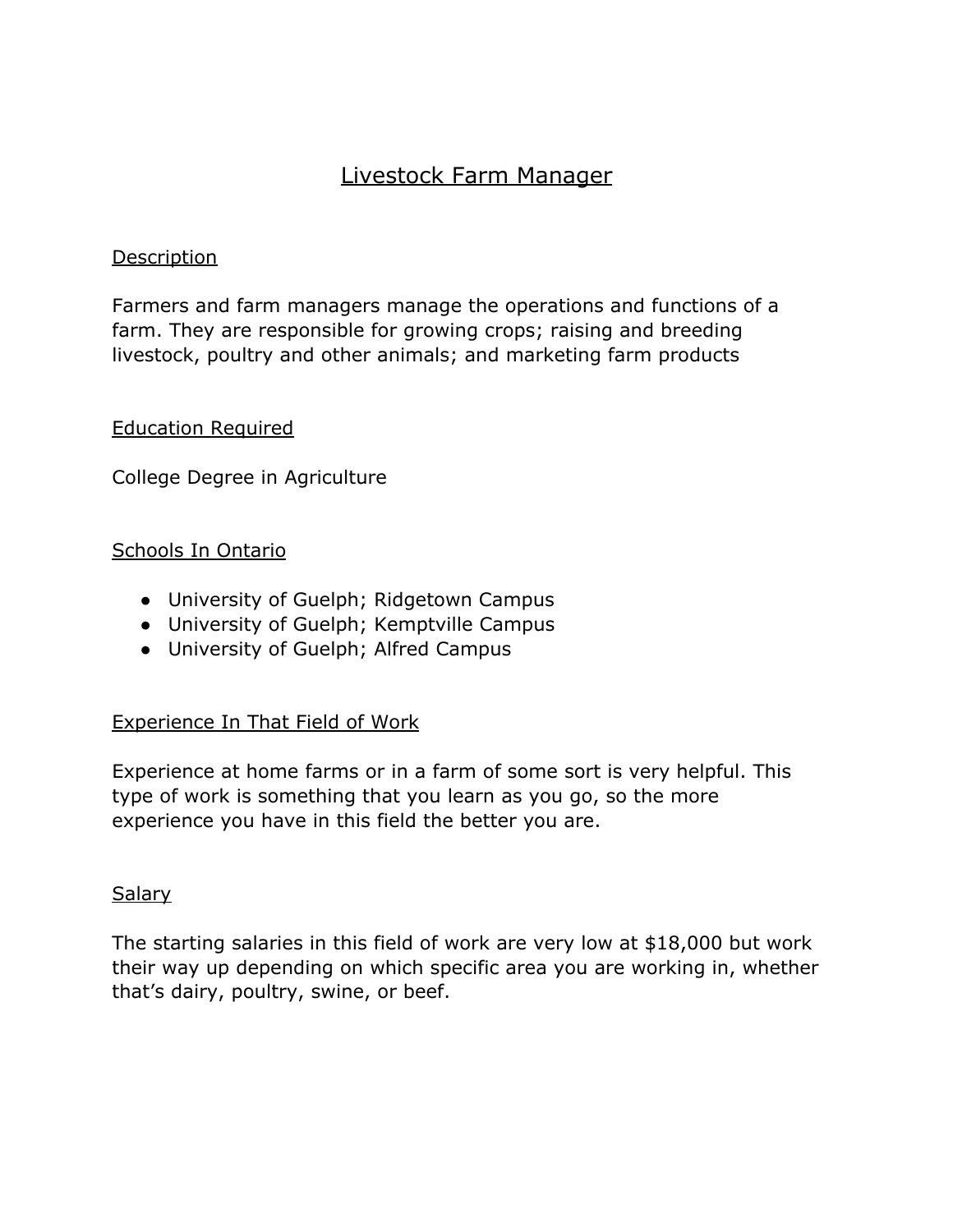# GPS/Precision Farming Technician

## **Description**

You're job is to collect data about soil, fields, and yields using field datat recorders and GIS - digital systems that capture, store, and analyze geographic information - and to build topograpical maps of farmland using GPS. You help farmers make strategic decisions about issues such as crop selection, pest management, irrigation, fertilizing, field management, etc. Your goal as a Precision Agriculture Technician is to try to make farms more economically productive, more environmentally sustainable and more strategically competitive.

## Education Required

College Degree in Agriculture or Horticulture

## Schools In Ontario

- University of Guelph; Ridgetown Campus
- University of Guelph; Kemptville Campus
- University of Guelph; Alfred Campus
- Niagara College
- Durham College
- St. Clair College

#### Experience Required

Whichever school you attend should be able to assist you in finding a job in this field.

#### Salary

Anywhere between \$24,000 and \$70,000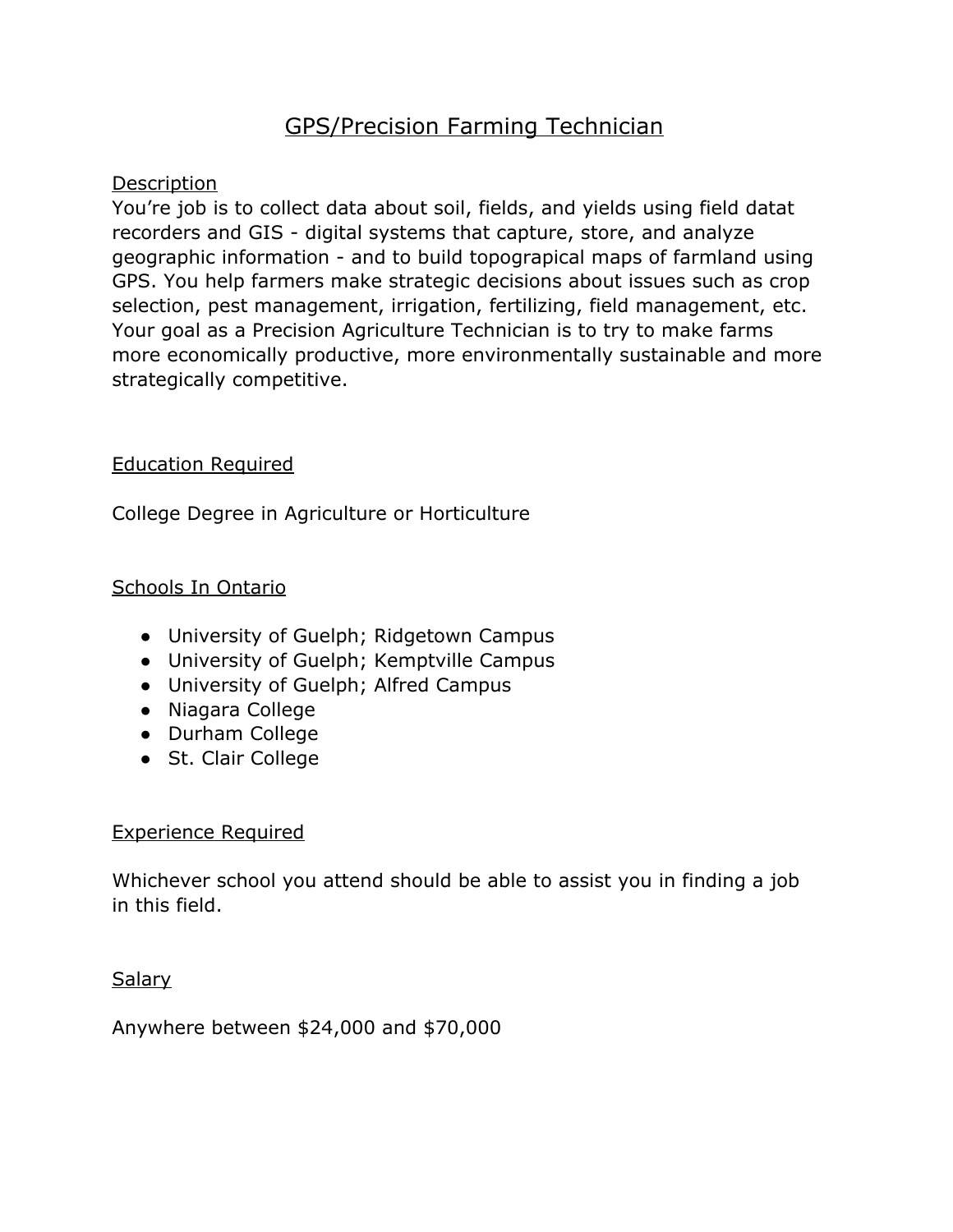# Soil and Crop Consultant

#### Description

Agricultural consultants and specialists provide assistance and advice to farmers on all aspects of farm management, cultivation, fertilization, harvesting, soil erosion, and composition, disease prevention, nutrition, crop rotation and marketing. They are employed by businesses, institutions and governments that assist the farming community or they may be self-employed.

#### Education Required

A university degree or college diploma is required

## Schools In Ontario

- University of Guelph; Ridgetown Campus
- University of Guelph; Kemptville Campus
- University of Guelph; Alfred Campus

#### Experience Required

Some employers will require membership in a provincial association for agrology or agronomy

#### Salary

\$30,200 to start and work your way up to \$72,100 at most.